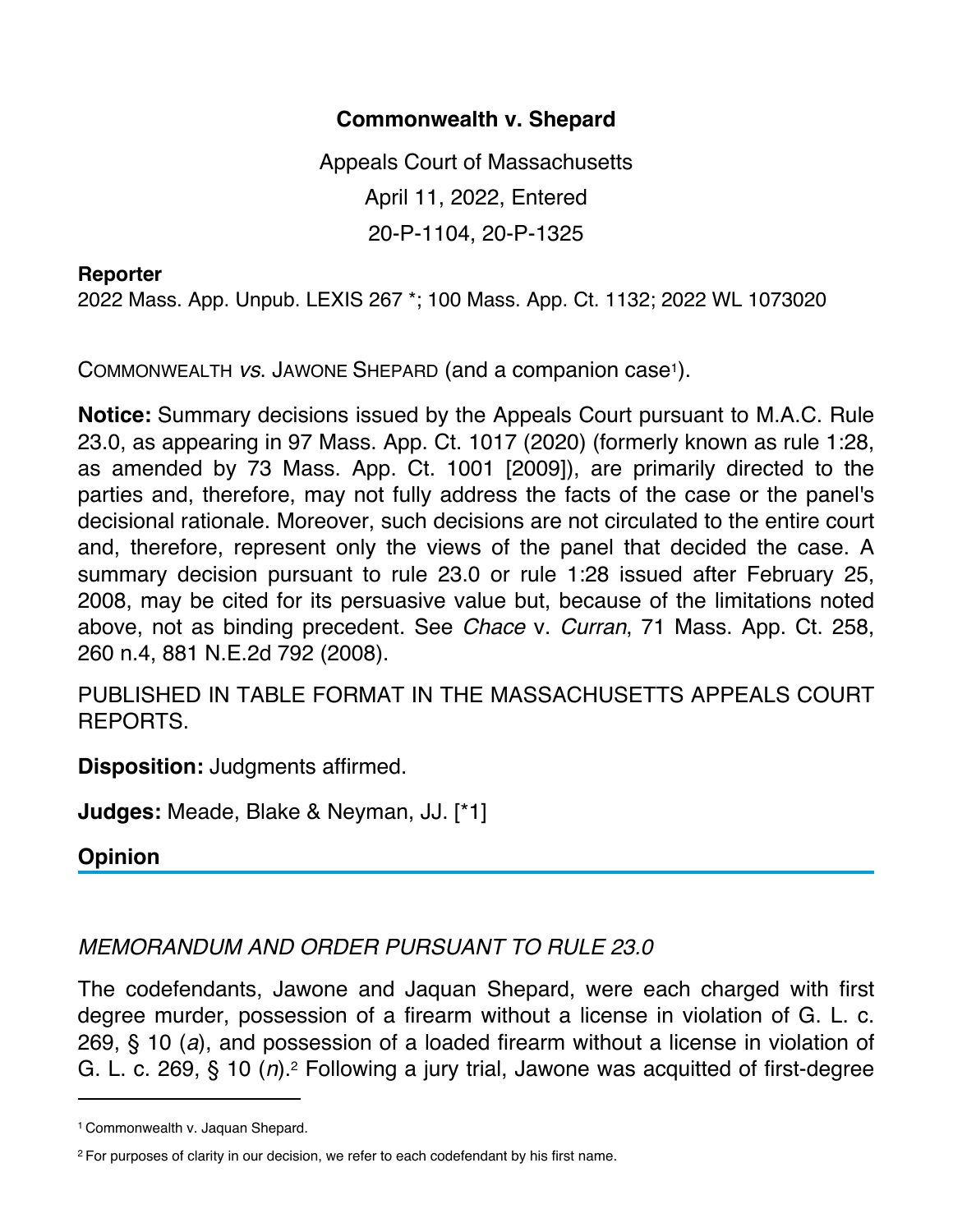murder, but was found guilty of both gun offenses. Jaquan was also found guilty of each of the gun offenses; however, Jaquan was also found guilty of the lesser included offense of voluntary manslaughter. Both defendants timely appealed. On appeal, Jawone challenges the sufficiency of the evidence of his knowledge that the firearm was loaded. Jaquan instead argues that the judge provided an incomplete self-defense instruction, resulting in a substantial risk of a miscarriage of justice. We affirm.

*Discussion*. 1. *Sufficiency of the evidence*. Jawone challenges the sufficiency of the evidence as to his knowledge that the firearm was loaded, claiming the judge erred in denying his motion for required finding of not guilty. We disagree.

"When analyzing whether the record evidence is sufficient to support a conviction, an appellate court is not required to [\*2] 'ask itself whether *it* believes that the evidence at the trial established guilt beyond a reasonable doubt.' [citation omitted] . . . Rather, the relevant 'question is whether, after viewing the evidence in the light most favorable to the prosecution, *any* rational trier of fact could have found the essential elements of the crime beyond a reasonable doubt.' *Commonwealth* v. *Latimore*, 378 Mass. 671, 677, 393 N.E.2d 370 (1979), quoting from *Jackson* v. *Virginia*, 443 U.S. 307, 319, 99 S. Ct. 2781, 61 L. Ed. 2d 560 (1979)." *Commonwealth* v. *Rocheteau*, 74 Mass. App. Ct. 17, 19, 903 N.E.2d 598 (2009). Sufficiency of the evidence "must be reviewed with specific reference to the substantive elements of the offense." *Id.* In order to convict the defendant for unlawful possession of a loaded firearm, the Commonwealth must prove: (1) the defendant knowingly possessed a firearm, (2) the firearm was loaded with ammunition, and (3) the defendant knew the firearm was loaded when he possessed it. See *Commonwealth* v. *Silvelo*, 96 Mass. App. Ct. 85, 90, 132 N.E.3d 1050 (2019). Jawone challenges only the sufficiency of the Commonwealth's proof as to the third element, namely his knowledge that the firearm was loaded when he possessed it.

Here, on the day of the shooting, Jawone texted his brother, Jaquan, to retrieve a blue bag containing a firearm from Jawone's residence. Shortly after those text messages, video surveillance showed Jaquan enter the residence and leave with a blue bag. During [\*3] the text message exchange, Jawone warned his brother to "[k]eep cool," as the bag contained the "blamy."3

Later that evening, Jawone arrived at his residence in his car with Jaquan, who exited the passenger side of the vehicle, retrieved the same blue bag from the

<sup>3</sup> Jawone's half-brother, whose phone Jawone used to text Jaquan, testified that the term "blamy" meant firearm.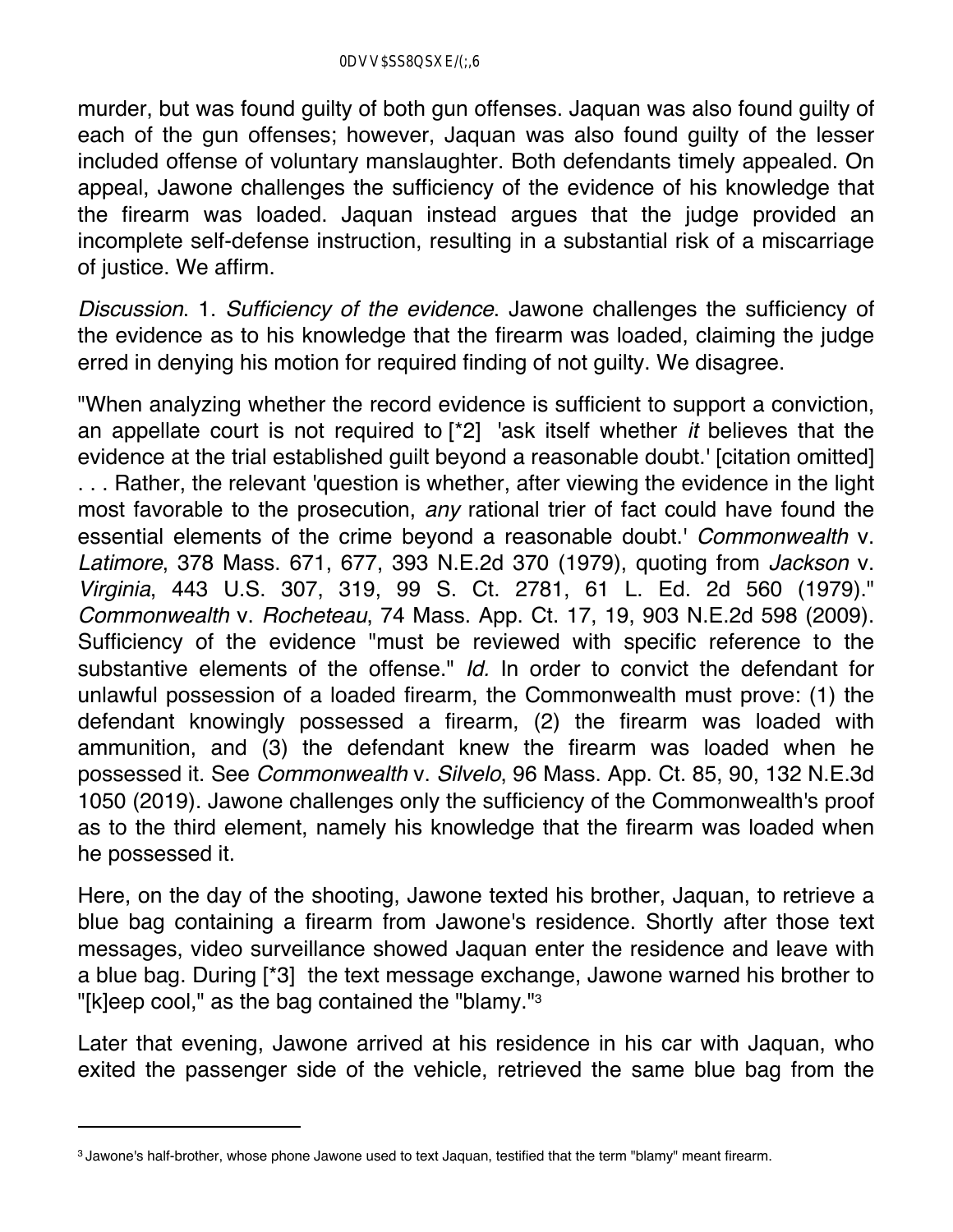trunk, and handed something to Jawone to leave in the vehicle. Jaquan then entered the residence to drop off the blue bag and returned to the vehicle.

Thereafter, Jawone drove with Jaquan to Bowdoin Street in Dorchester and parked the car, where the two men met with their half-brother. While parked, the three men smoked marijuana, until the victim walked past Jawone's car. Both Jawone and Jaquan appeared to quickly become scared, as they recognized the victim to be a rival gang member, who knew where they lived, and had been "after" them. At this time, Jawone and Jaquan instructed their half-brother to exit the vehicle, as they planned to "move on" the victim.<sup>4</sup> Shortly thereafter, Jaquan exited the vehicle, engaged with the victim, and shot him. Jawone remained in the car nearby, until hearing gunshots, after which he drove somewhat erratically, fleeing the scene in the same direction as Jaquan.5

When analyzing whether the [\*4] evidence was sufficient to support a conviction, the inferences to support such conviction "need only be reasonable and possible; [they] need not be necessary or inescapable" (citations and quotations omitted). *Commonwealth* v. *Santos*, 95 Mass. App. Ct. 791, 798, 132 N.E.3d 118 (2019). Knowledge that a gun is loaded may be inferred solely from circumstantial evidence. See *Commonwealth* v. *Brown*, 479 Mass. 600, 608, 97 N.E.3d 349 (2018). However, the jury may not rely upon mere "surmise, conjecture, or guesswork" (citation and quotation omitted). *Commonwealth* v. *Ashford*, 486 Mass. 450, 455, 159 N.E.3d 125 (2020).

Here, "[i]t is reasonable to infer that one who brings a gun to a location knows whether or not it is loaded." *Commonwealth* v. *Mitchell*, 95 Mass. App. Ct. 406, 419, 126 N.E.3d 118 (2019). "It is [also] certainly a reasonable inference . . . that a person who plans and participates with others in an assault on a victim by means of a handgun . . . would know whether the [firearm was] loaded before carrying out the assault" (citation omitted). *Santos*, 95 Mass. App. Ct. at 801. Therefore, when viewing the evidence in the light most favorable to the Commonwealth, it was entirely reasonable for the jury to infer that Jawone had knowledge that the firearm was loaded when he possessed the firearm and supplied it to his brother, who then by agreement, used the loaded firearm as part of a joint venture attack on the victim. See *Mitchell*, 95 Mass. App. Ct. at 419. See also *Santos*, 95 Mass. App. Ct. at 801. Contrast *Ashford*, 486 Mass. at 455-456 (Commonwealth's broad, generalized inference [\*5] that drug dealers more likely to carry *loaded* firearm for

<sup>4</sup> Jaquan knew the victim to be a member of a rival gang and had previously threatened to "move on" him, or "fuck him up."

<sup>5</sup> Cell site location information was introduced to show Jawone and Jaquan together, back in the vicinity of Jawone's residence, after the shooting at approximately 7:18 to 7:40 P.M.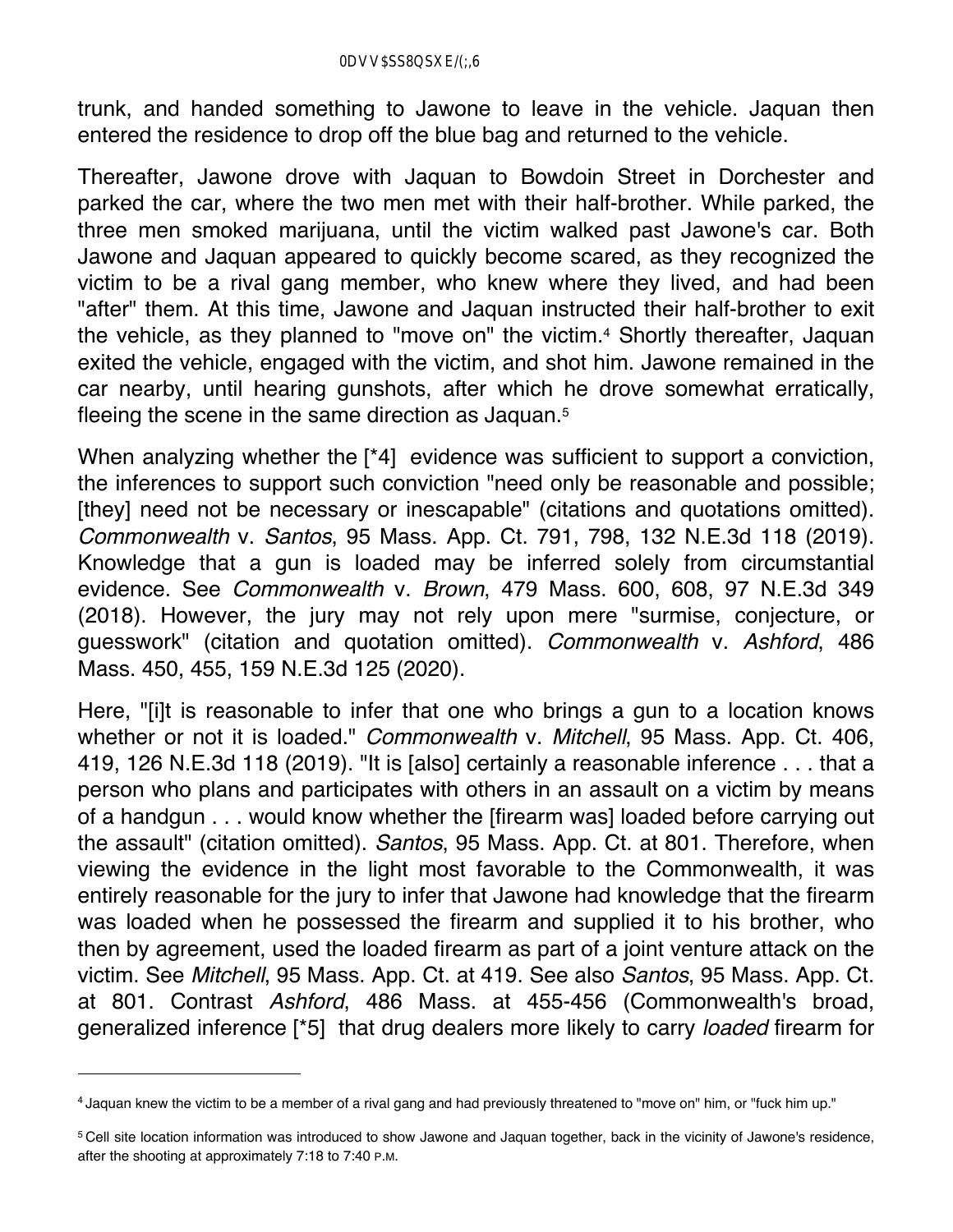"protection" was not a reasonable inference to prove that firearm was loaded, where defendant did not handle, use, or even threaten to use his gun). Thus, there was no error.

2. *Self-defense instructions*. Jaquan argues that the judge provided an incomplete self-defense instruction by omitting instructions for the jury on certain evidentiary considerations, thus creating a substantial risk of a miscarriage of justice. We disagree. Where the defendant failed to object to the self-defense instructions at trial, we review for a substantial risk of a miscarriage of justice. See *Commonwealth* v. *Diaz*, 100 Mass. App. Ct. 588, 599, 180 N.E.3d 467 (2022). A substantial risk of a miscarriage of justice exists only when an appellate court has a serious doubt whether the result of the trial might have been different had the error not been made. See *Commonwealth* v. *Alphas*, 430 Mass. 8, 13, 712 N.E.2d 575 (1999).

It is the Commonwealth's burden to prove that the defendant did not act in lawful self-defense. See *Commonwealth* v. *Grassie*, 476 Mass. 202, 209-210, 65 N.E.3d 1199 (2017). To do so, the judge must instruct the jury that the Commonwealth must prove at least one of the following beyond a reasonable doubt: "(1) the defendant did not actually believe that he was in immediate danger of death or serious bodily harm from which he could save [\*6] himself only by using deadly force; (2) a reasonable person in the defendant's position would not reasonably have believed that he was in immediate danger of death or serious bodily harm from which he could save himself only by using deadly force; (3) the defendant did not use or attempt to use all proper and reasonable means in the circumstances to avoid physical combat before resorting to the use of deadly force; or (4) the defendant used more force than was reasonably necessary in all the circumstances." *Id.* at 210. See also Model Jury Instructions on Homicide 17-18 (2018).

In considering the first two elements of self-defense, the judge may also instruct the jury that they may consider: (1) evidence of the victim's reputation as a violent or quarrelsome person, if such reputation was known to the defendant; (2) evidence of other instances of the victim's violent conduct, if such conduct was known to the defendant; and (3) evidence of threats of violence made by the victim against the defendant, if the defendant was aware of such threats. See Model Jury Instructions on Homicide at 19-20. Jaquan relies upon *Commonwealth* v. *Mitchell*, 95 Mass. App. Ct. at 412, to claim that where the judge instructed the jury on only one [\*7] of these three evidentiary considerations, the judge's instructions were incomplete and created a substantial miscarriage of justice. However, such reliance is misplaced.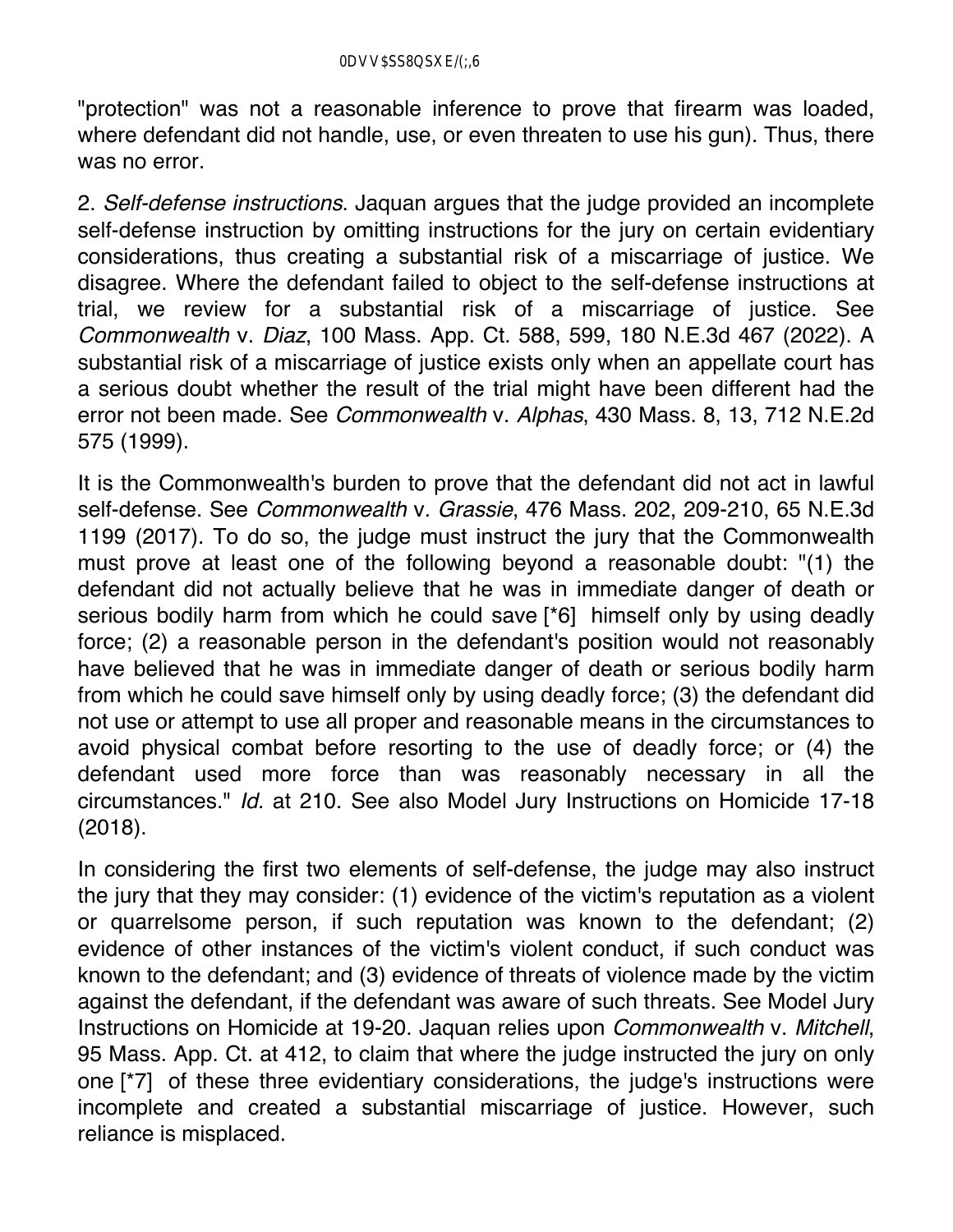In *Mitchell*, we employed a two-prong analysis to determine whether an omission from a jury instruction created a substantial risk of a miscarriage of justice. See 95 Mass. App. Ct. at 411-412. Such analysis focused primarily on: (1) whether, in order to find the defendant guilty, the jury were required to find a particular, essential element on which they were not instructed, and (2) whether the jury's verdict, in light of the omission, nevertheless compelled the conclusion that the jury must have necessarily found the essential element on which they were not instructed. See *id.* In *Mitchell*, the judge failed to properly instruct the jury on an *essential element* of the crime, namely the element of the defendant's knowledge that the firearm was loaded. 95 Mass. App. Ct. at 411. Here though, the judge did not omit an essential element from the self-defense instructions; rather, the judge's instructions properly contained all four elements of self-defense. See *Grassie*, 476 Mass. at 210. Thus, where the judge's instructions did not omit an essential element, we discern no error in light of *Mitchell*. See 95 Mass. App. Ct. at 411-412.

Moreover, while [\*8] we review a judge's self-defense instruction by viewing the evidence in the light most favorable to the defendant, see *Commonwealth* v. *Teixeira*, 486 Mass. 617, 622-623, 160 N.E.3d 1179 (2021), even when viewed in that light, we discern no error in the judge's subsequent instructions on the jury's evidentiary considerations for the first two elements of self-defense. Here, the only evidence relevant to Jaquan's belief that he was in immediate danger of death or serious bodily harm, and whether such belief was reasonable, were statements made by Jaquan himself immediately before the shooting. While in his brother's car, immediately after the victim had walked by, Jaquan said to his brother that the victim was "after [them]." He said, "[The victim] knows where we live. He knows where our family lives." Such evidence arguably falls squarely within the third evidentiary consideration, namely "evidence of threats of violence made by the deceased against the defendant . . . only if the defendant was aware of such threats." See Model Jury Instructions on Homicide at 19-20. At bottom, where the judge's instruction properly contained all four elements of self-defense, and the judge further instructed the jury on the one evidentiary consideration that most closely [\*9] aligned with the evidence presented at trial, we discern no error when viewing the judge's instructions in their entirety. See *Commonwealth* v. *Hoose*, 467 Mass. 395, 412, 5 N.E.3d 843 (2014) ("We consider the constitutional adequacy of jury instructions based on the 'over-all impact' of the instructions as interpreted by a reasonable juror" [citations omitted]).

However, even assuming error, there exists no substantial risk of a miscarriage of justice. Jaquan was convicted of the lesser included offense of voluntary manslaughter, rather than first degree murder. In the circumstances of this case, where the jury reached a verdict of voluntary manslaughter, they could have done